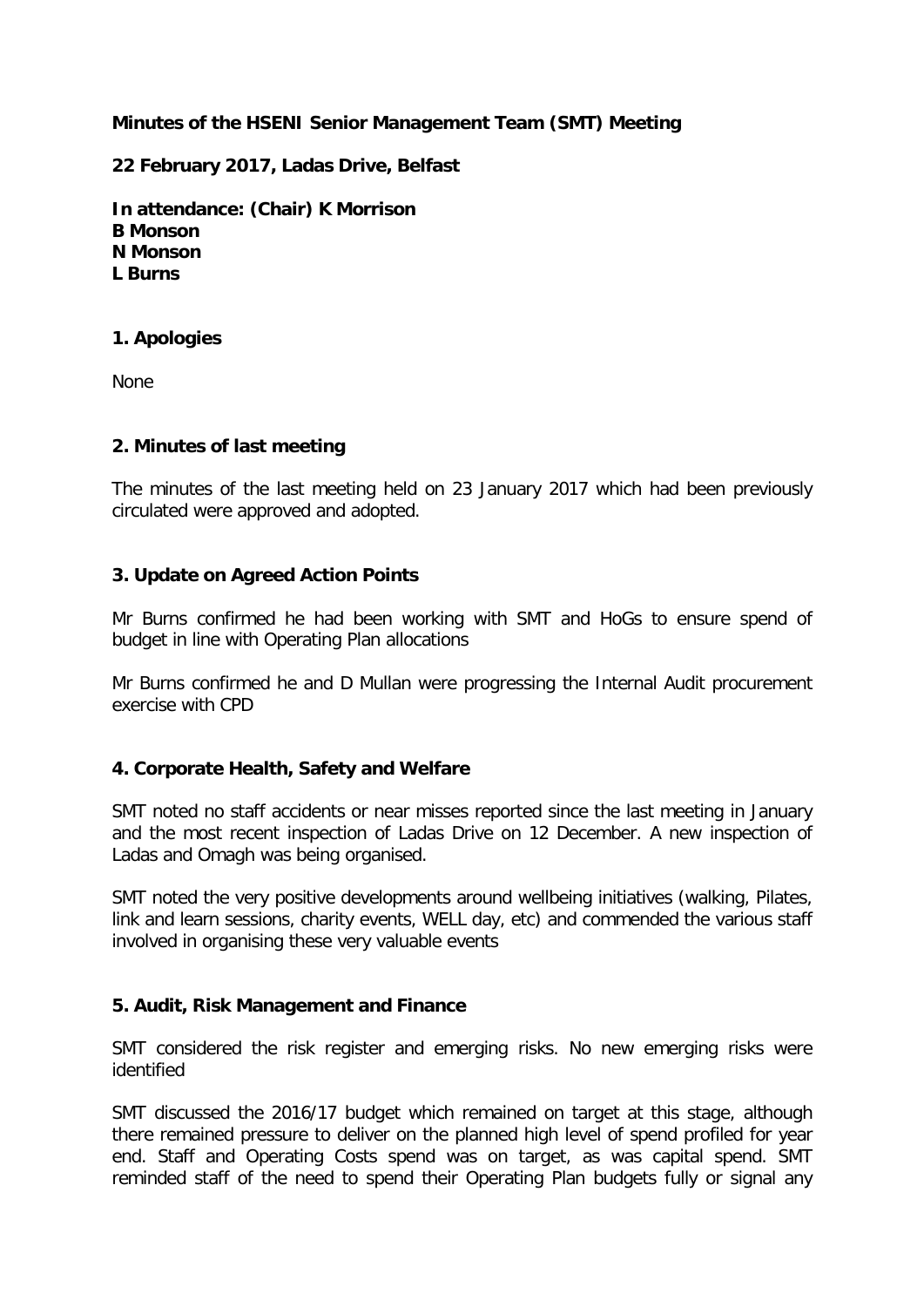reduced requirements as soon as possible. It was expected final outturn would again be within the 2% tolerance level.

# **6. HR**

SMT considered the January absence statistics. Again HSENI continues to outperform the rest of the NICS and staff were commended for their continued commitment and performance in this area.

Mr Burns updated SMT on the ongoing recruitment exercises. The competition to recruit up to 6 trainee Inspectors was underway. It was anticipated that the Deputy Chief Executive competition would be launched in March.

Mr Burns updated SMT on the centralised NICS HR project which would come into effect on 1 April 2017.

# **7. Case and Project Work**

SMT discussed the current caseload of the Major Investigation Team. Out of 31 cases, 21 cases were currently being investigated or at the file preparation stage. The remaining cases were with the PPS (7 cases) or already in the court system (3 cases). Mrs Monson advised that the MIT team is at full capacity.

Mr Burns advised that the CMS procurement exercise would close in the coming days

## **8. Business Planning**

All but three targets in the 2016/17 Operating Plan remain on track. 3000 farm advisory visits as part of the Farm Safety Partnership 3 year Action Plan remains very challenging given resource constraints. In addition, one set of Regulations was delayed beyond target date due to a number of complicating circumstances beyond HSENI's control. Also, whilst training provision continues, publication of HSENI's Learning and Development Plan has been put on hold due to staffing pressures.

SMT agreed an agenda for the forthcoming 17/18 Operating Plan bilateral meetings with Heads of Groups. The agenda was:

- 1. Group staffing
- 2. Group priorities (key issues and emerging issues)
- 3. Balance between proactive and reactive work
- 4. Occupational health
- 5. HSENI / Group budget